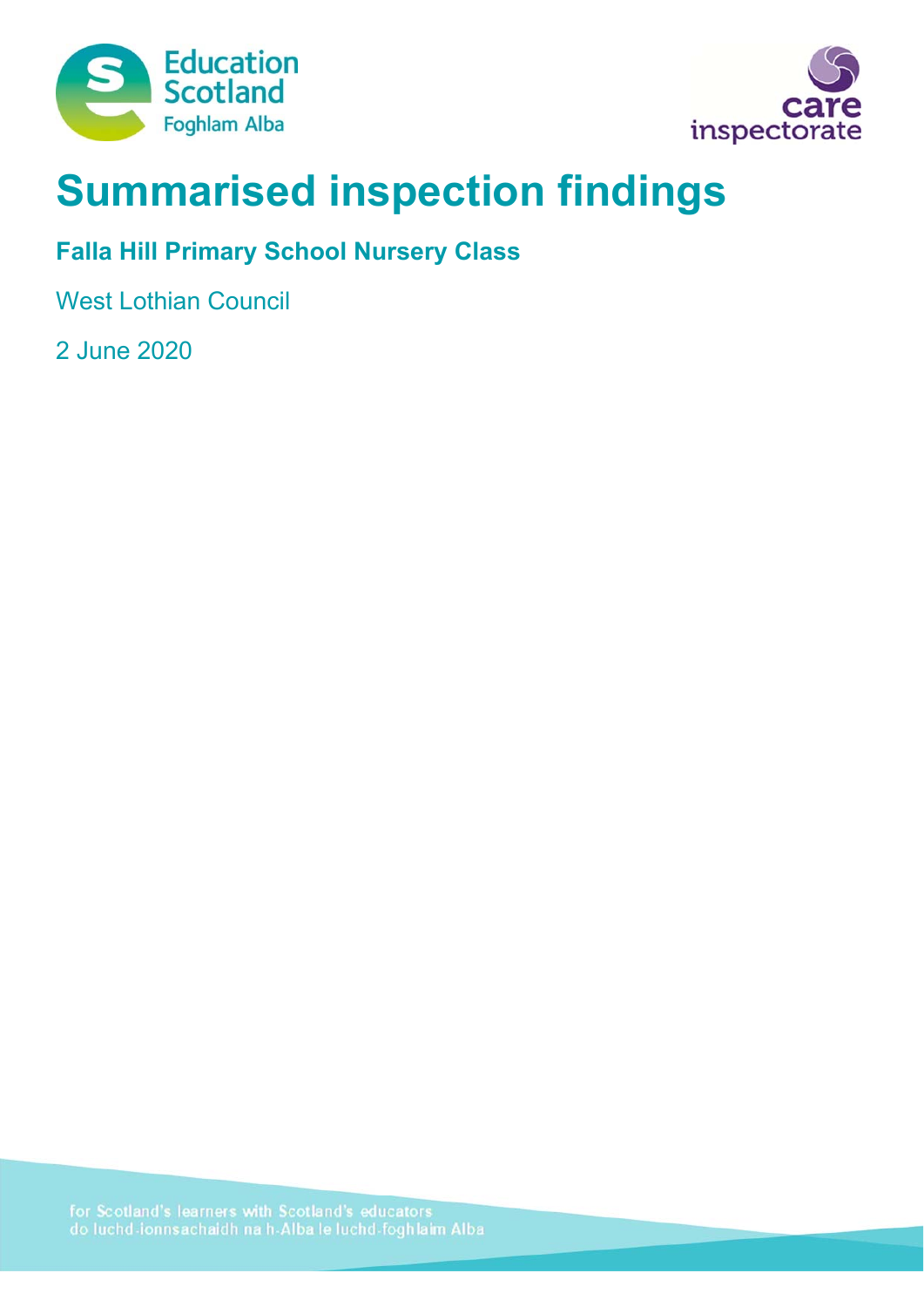# Key contextual information

Falla Hill Nursey Class is an early learning and childcare (ELC) setting in the village of Fauldhouse, West Lothian. It is situated within the primary school building and managed by the recently appointed headteacher. A graduate early years officer and early years officer are responsible for the day-to-day leadership of the setting. They are committed to providing high-quality ELC. The setting is registered to provide ELC for 40 children at any one time from three years until they are of an age to attend primary school. At the time of inspection, 41 children were registered. Children can access funded hours over 50 weeks and have the options of part and full day sessions from Monday to Thursday each week. The setting operates from two adjoining playrooms, an outdoor area and use of facilities within the primary school.

| 2.3 Learning, teaching and assessment                                                                                                                                                                                                                                                                                                                                                                                                                               | good |
|---------------------------------------------------------------------------------------------------------------------------------------------------------------------------------------------------------------------------------------------------------------------------------------------------------------------------------------------------------------------------------------------------------------------------------------------------------------------|------|
| This indicator focuses on ensuring high quality learning experience for young children. It<br>highlights the importance of a very good understanding of child development and early learning<br>pedagogy. Effective use is made of observation to inform future learning and identify the<br>progress made. Children are involved in planning for their own learning. Together these ensure<br>children's successes and achievements are maximised. The themes are: |      |
| learning and engagement                                                                                                                                                                                                                                                                                                                                                                                                                                             |      |

- quality of teaching
- effective use of assessment
- planning, tracking and monitoring
- $\blacksquare$  The ethos and culture of the setting supports highly positive and nurturing relationships. All children are welcomed each day by caring practitioners. As a result, children feel safe and secure. They interact well with their friends and adults and are happy in the setting. Children benefit from being in the friendly, fun and stimulating environment. Practitioners are enthusiastic and work very well together to make a positive difference to the lives of children and families.
- Practitioners provide a varied range of high quality, developmentally appropriate resources. Children benefit from access to many natural materials and real objects, which support them well to learn and investigate in a purposeful learning environment. Children have space and time to follow their own interests They demonstrate good levels of engagement in their play in, for example, large block play. Practitioners ensure there are opportunities for daily, free-flow play between indoors and outdoors. Practitioners need to improve the range of materials available to children outdoors to develop further their skills of investigation, curiosity and creativity.
- Practitioners have a good understanding of how young children learn and develop and put this into practice to support all children. They interact in a sensitive manner which helps build children's self-esteem and confidence in learning. Practitioners are effective in helping children to sustain their concentration in play, and offer appropriate support and challenge where required. Practitioners' consistent use of open-ended questions enables them to fully support and extend children's understanding of their learning.
- Practitioners know children well as learners. They do their best to meet the differing needs of children. They demonstrate a clear link between observations, planning and assessment to ensure planning for learning is developmentally appropriate for all. Practitioners take their lead from children's interests to identify and develop specific learning contexts. They use a floor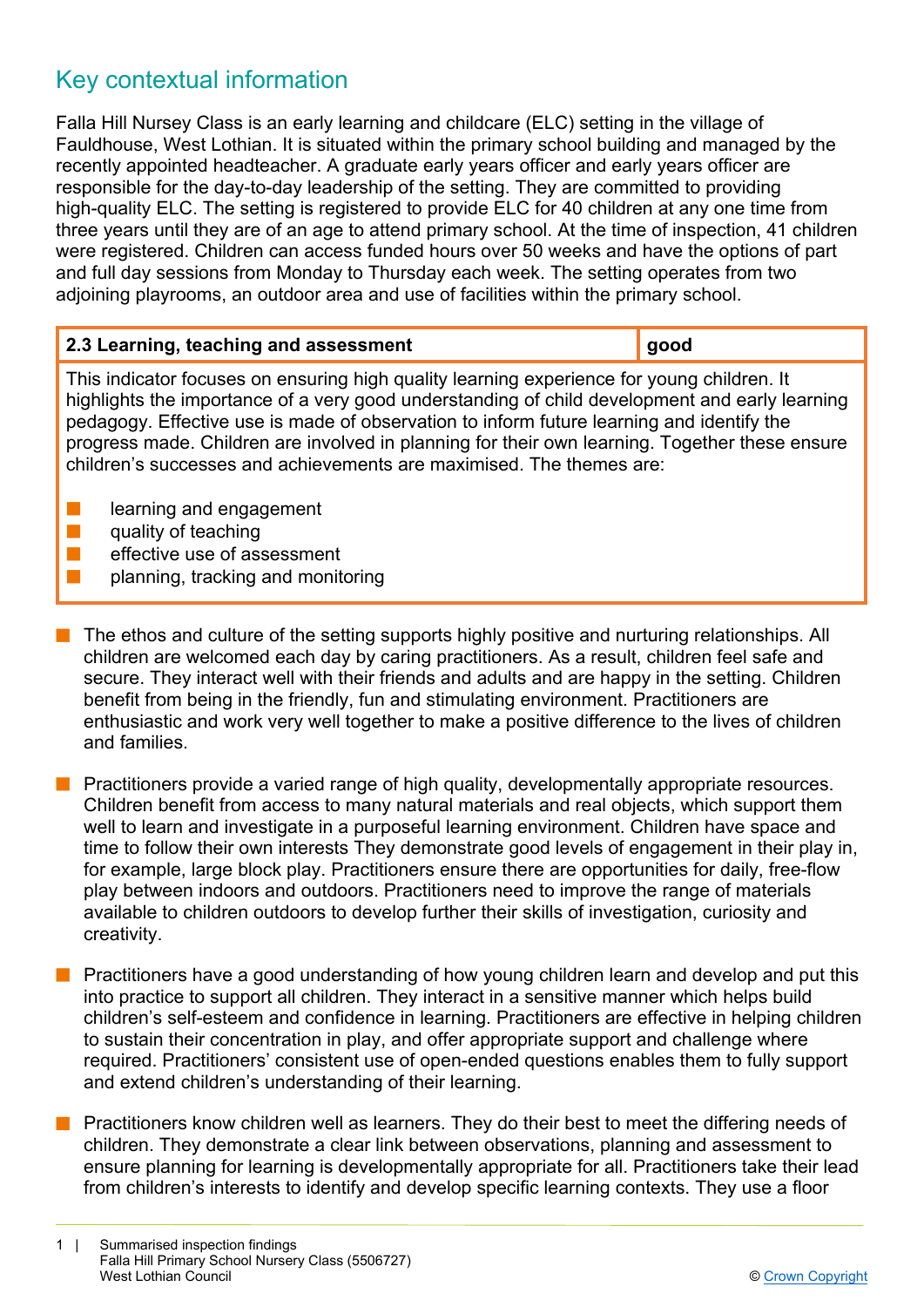book approach to involve children in thinking about what they might learn next. Weekly meetings enable the team to engage in professional dialogue. They discuss activities and resources they are going to offer which take good account of their observations of children. Practitioners use this information well to plan focussed assessment. Through these practices, they are developing a consistent approach to evaluating the progress children are making in their learning.

- Children's individual e-learning journals document significant learning over time. These include a number of observations and comments about their play. Practitioners have a clear picture of each child's learning. Older children are keen to view their journals on an interactive whiteboard, and talk about their learning. Children need more learning conversations with practitioners about their progress to help them set their own targets in their learning.
- **n** Practitioners are tracking children's individual progress across literacy, numeracy and health and wellbeing using local authority progression pathways. This information is helping practitioners monitor provision and progress in learning. Practitioners are developing confidence in using the range of data to plan learning for individuals and groups of children. The principal teacher meets practitioners to discuss the progress children are making on a regular basis. Practitioners need to take part in moderation activities within and beyond the setting. This will support their professional judgements about how well children are progressing in line with national standards across the early level.
- There are supportive plans in place to ensure effective transitions from the setting to P1. These include opportunities to visit the P1 class. The close working of practitioners and P1 teachers supports a seamless progression and continuity of learning through the early level. Practitioners and teachers now need to build on this positive practice to share ideas about play pedagogy.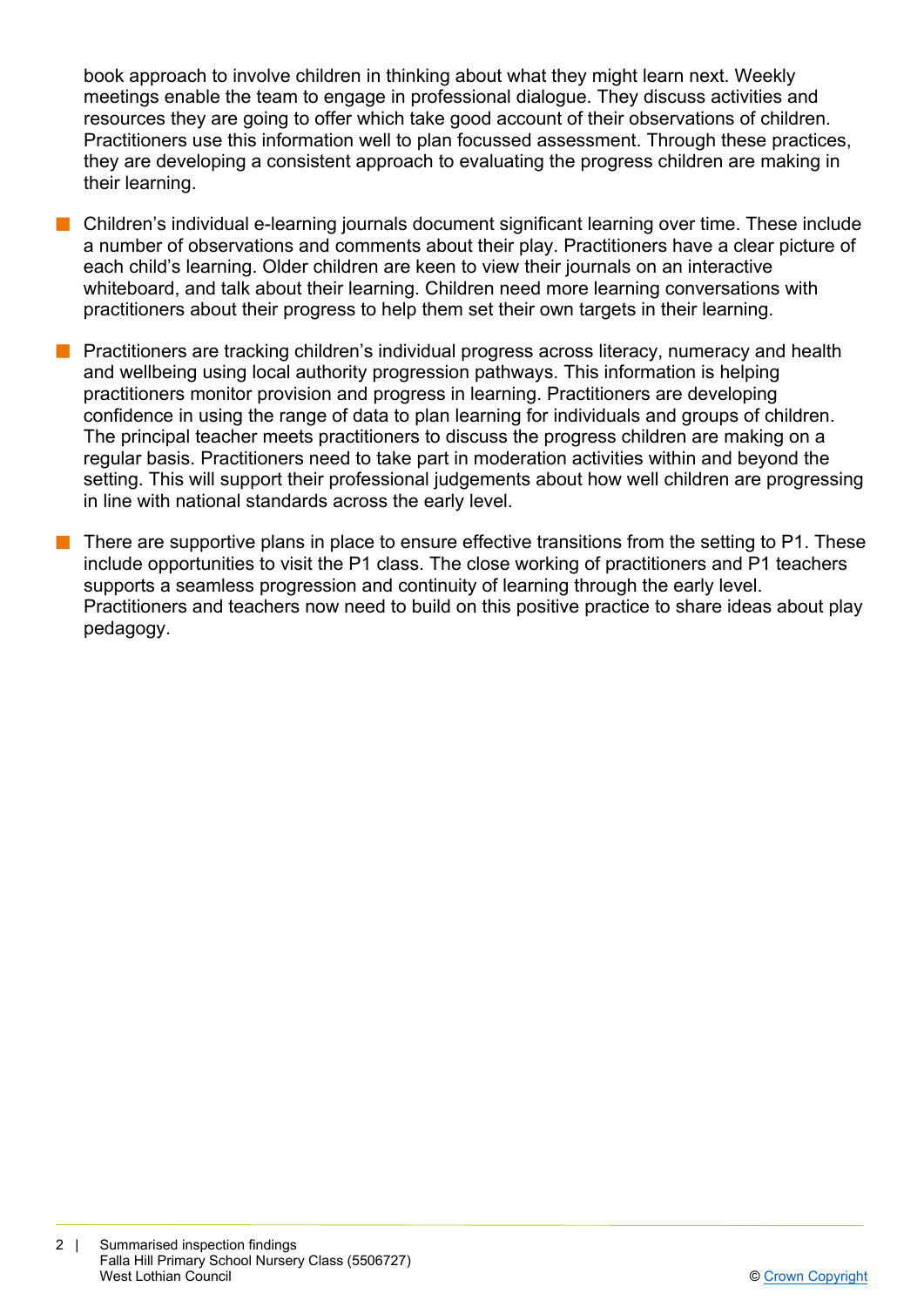## **2.1 Safeguarding and child protection**

**n** The school submitted self-evaluation information related to child protection and safeguarding. Inspectors discussed this information with relevant staff and, where appropriate, children. In addition, inspectors examined a sample of safeguarding documentation. Areas for development have been agreed with the school and the education authority.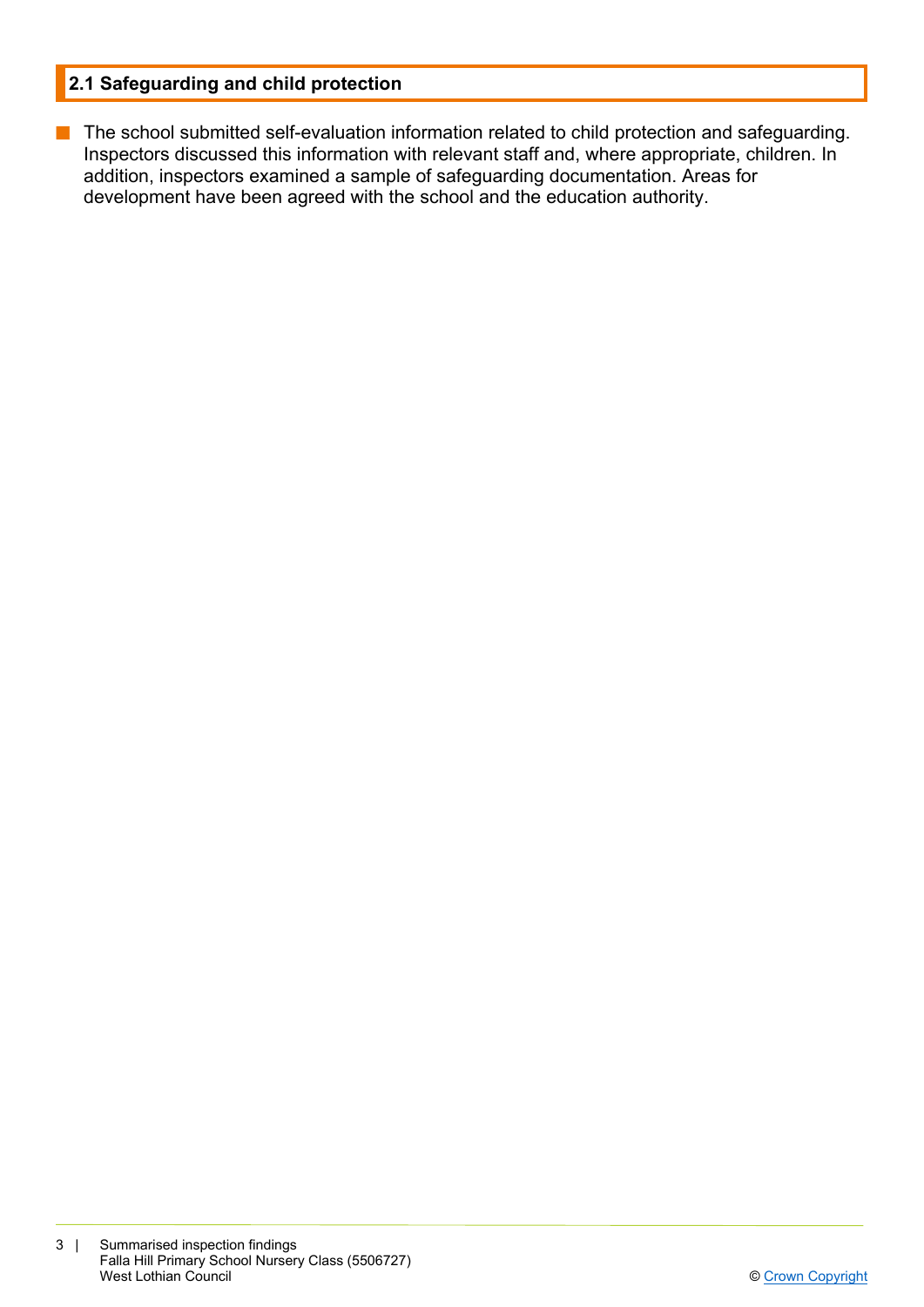#### **3.2 Securing children's progress and a set of a set of a set of a set of a set of a set of a set of a set of a set of a set of a set of a set of a set of a set of a set of a set of a set of a set of a set of a set of a se**

This indicator relates to the development and learning of babies, toddlers and young children. It requires clear understanding of early learning and development and pedagogy. It reflects the integrated way young children learn and the importance of experiences and development happening on an individual basis within a supportive, nurturing and stimulating environment. High quality early learning and childcare contributes significantly to enhancing children's progress and achievement as they grow and learn. It can benefit all children by closing the attainment gap and ensuring equity for all. It is about the holistic nature of development and learning ensuring these foundations are secure in order to achieve future attainment success. The themes are:

- **n** progress in communication, early language, mathematics, and health and wellbeing
- $\blacksquare$  children's progress over time
- $\blacksquare$  overall quality of children's achievement
- n ensuring equity for all children
- n Practitioners know children, their families and their backgrounds well. They use this information effectively to support children and families in a way that meets their needs and promotes equity. As a result, children are becoming confident learners and making good progress in their learning in line with their stage of development.
- n Practitioners use their shared understanding of the national wellbeing indicators to support children's health and wellbeing. This helps children to deepen their awareness of what it means to be safe, healthy and active. Children are happy and relaxed in the setting. They play well together as they learn to share and develop respect for each other. Practitioners use praise and encouragement well to recognise children's positive behaviour and promote their self-esteem. Children show an understanding of their own emotions through using emotional check-ins, and spending time in the 'safe place' to talk about their feelings. They demonstrate a good level of independence in routines such as preparing snack foods and helping with a range of daily tasks. Building on such positive examples, children could now play a greater leadership role in the setting. Children have good fine motor control and can demonstrate this through using a variety of writing tools, threading and playing with loose parts. Outdoors, children are developing a range of gross motor skills through a variety of opportunities for physical play. They particularly enjoy splashing in muddy puddles and climbing on tyre structures.
- **n** Almost all children are making good progress in communication and early language. They communicate well with each other and engage in conversations with their friends and adults. Almost all children enjoy looking at books for information and listening to stories. They are familiar with a range of traditional tales and talk confidently about characters in a story. A few children use puppets to retell familiar stories confidently. The scribing by practitioners of children's own imaginative nursery stories helps children to recognise a link between the written and spoken word. As a result, they 'write and draw' with purpose. Almost all children recognise their name in print and on wooden blocks. They are encouraged to self-register when arriving at the setting and at snack time. Practitioners are introducing activities to support children's awareness of rhyme which is helping them to develop further their early language skills. Children need support to extend and apply literacy skills across all areas of the playroom and outdoors to maximise children's progress.
- Through play, children are making good progress in numeracy and mathematics. They are developing one-to-one correspondence skills and an understanding that numbers represent quantities. Most count objects accurately within 10, and are beginning to develop a knowledge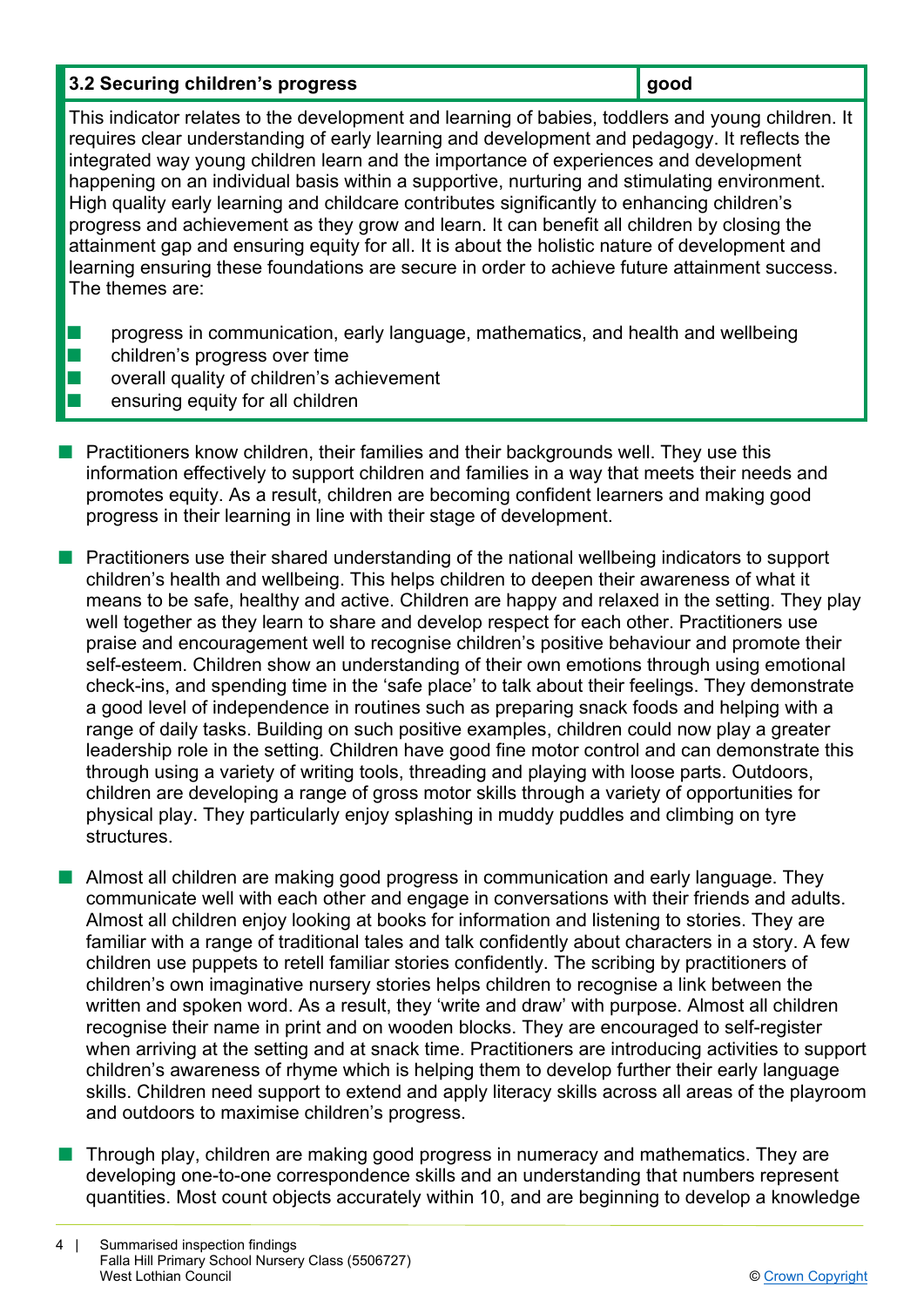of the number before and after in a sequence. The increasing use of loose parts and natural materials supports children to learn about size, measure and weight in everyday play situations. The majority of children recognise two-dimensional shapes. A few are learning about the properties of three-dimensional objects as they construct models in the block play area. Children need support and challenge from practitioners to develop further their early numeracy and mathematical skills across the learning environments.

- Almost all children have a developing interest in how technologies work through exploring magnets and interesting objects in the sensory area of the playroom. The focus on everyday technologies, such woodwork tools, is helping children to explore and learn life skills. Children have access to an appropriate range of digital technologies such as a smartboard and tablet computer. They take photographs and video clips to talk about their learning. Practitioners encourage children to be creative and use their imagination through painting and junk modelling activities. They make good use of the local community to extend children's awareness of the world around them.
- $\blacksquare$  Practitioners celebrate children's achievements well through appropriate praise and attractive playroom displays. However, celebration of wider achievement beyond the setting is in the early stages. The 'Reach for the Stars' display is a positive start in capturing such information.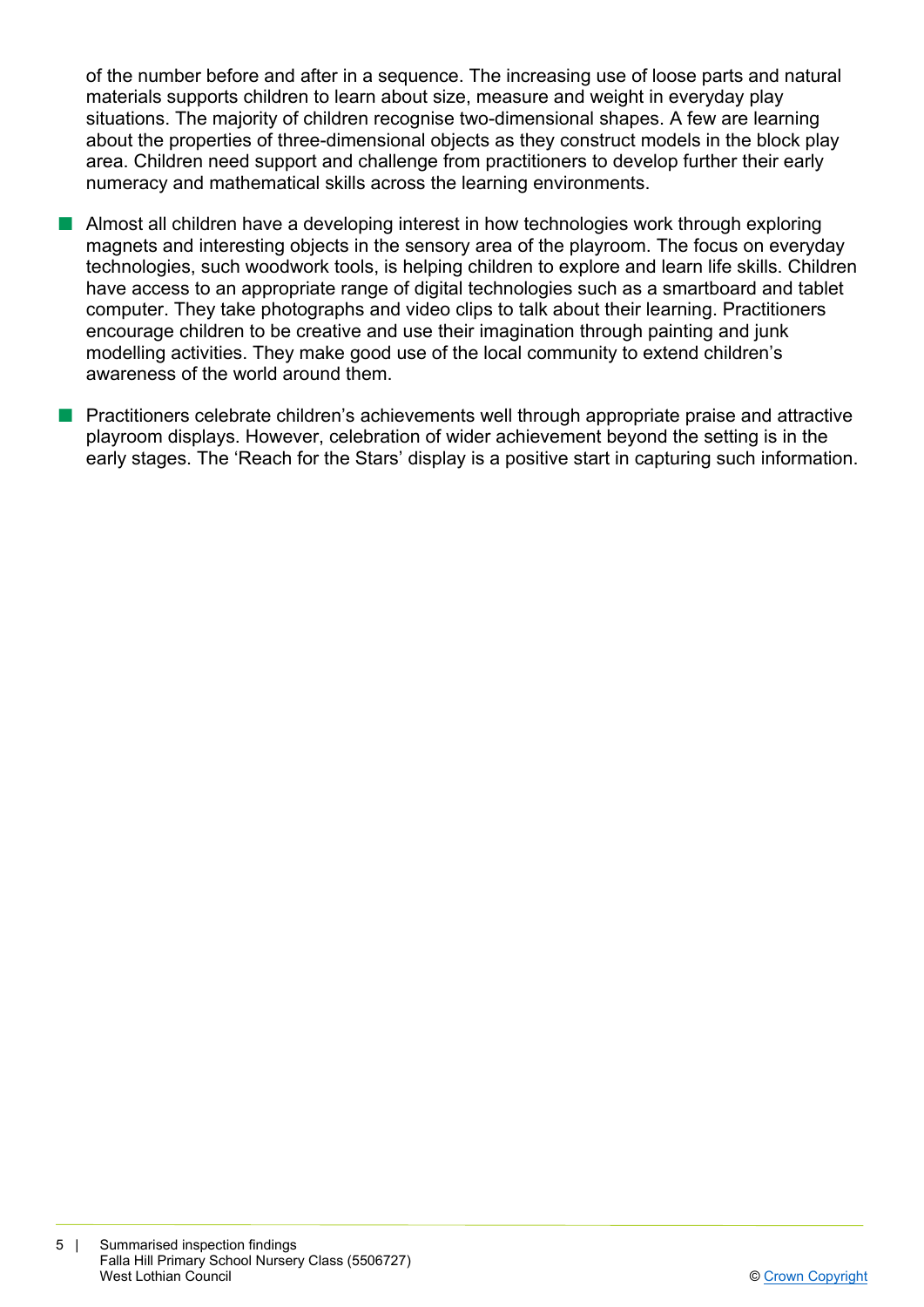## **1. Quality of care and support**

Children were supported well by staff who know them well, worked well as a team and were kind and caring in their interactions. This helped children to feel safe, make positive choices about their behaviour and feel confident accessing resources in the nursery. Staff were supporting children to develop their emotional regulation through the use of 'emoji's' and safe spaces. Consideration could be given to providing enclosed spaces for children to allow them to be alone if they want to help them feel safe.

Personal planning was in place which was reviewed with families in line with legislative requirements. The service should continue to review children's personal plans to ensure that they use the 'all about me information' to plan effective strategies to meet children's individual needs. Appropriate medication permissions in place. We spoke about developing the medication systems to include an audit to ensure that these were reviewed in line with guidance to ensure children's safety.

Staff had a good understanding of current best practice guidance and we saw that this supported them in developing the practice in the service. Staff responded to children's interest and questions supporting them well to lead their own learning. The story corner had been developed into a cosy inviting space with puppets, which we saw children using well throughout the inspection. We spoke about ways the service could continue to develop resources for children who have English as a second language. Consideration could also be given to enriching the use of signs in the service to promote effective communication.

Snack and meal-times were positive social experiences where children were learning new skills in menu planning, preparing, serving and tidying away healthy snacks. The service should continue to review lunch time experiences to ensure that these are as positive as snack times. Consideration could be given to the pace of the day and the different experiences children have if they attend all day rather than part time to ensure that they have as positive experiences.

We saw that children had very well-planned transitions to school helping them to feel confident starting in primary one. We spoke about ways in which the service could continue to develop this to gather rich information about children and support their transition from home to the service.

### **Care Inspectorate grade: good**

## **2. Quality of environment**

Children felt safe and welcome in the nursery helping them to confidently more around the space and lead their own learning. Children were having fun and were busy enjoying a variety of experiences which would support their individual development. Children made use of all areas of the nursery and had access to a good variety of opportunities to be creative and play with loose parts and natural materials inside the nursery. We saw that children were enjoying the block play supported effectively by staff who understood the stages of block play.

Children had free flow access the outdoors for the majority of the day and visited the local woods regularly giving them opportunities to be active and develop risk assessing skills and balance through adventurous play. The children would benefit from a richer variety of experiences in the garden. Consideration could be given to outdoor storage and shelter to support children who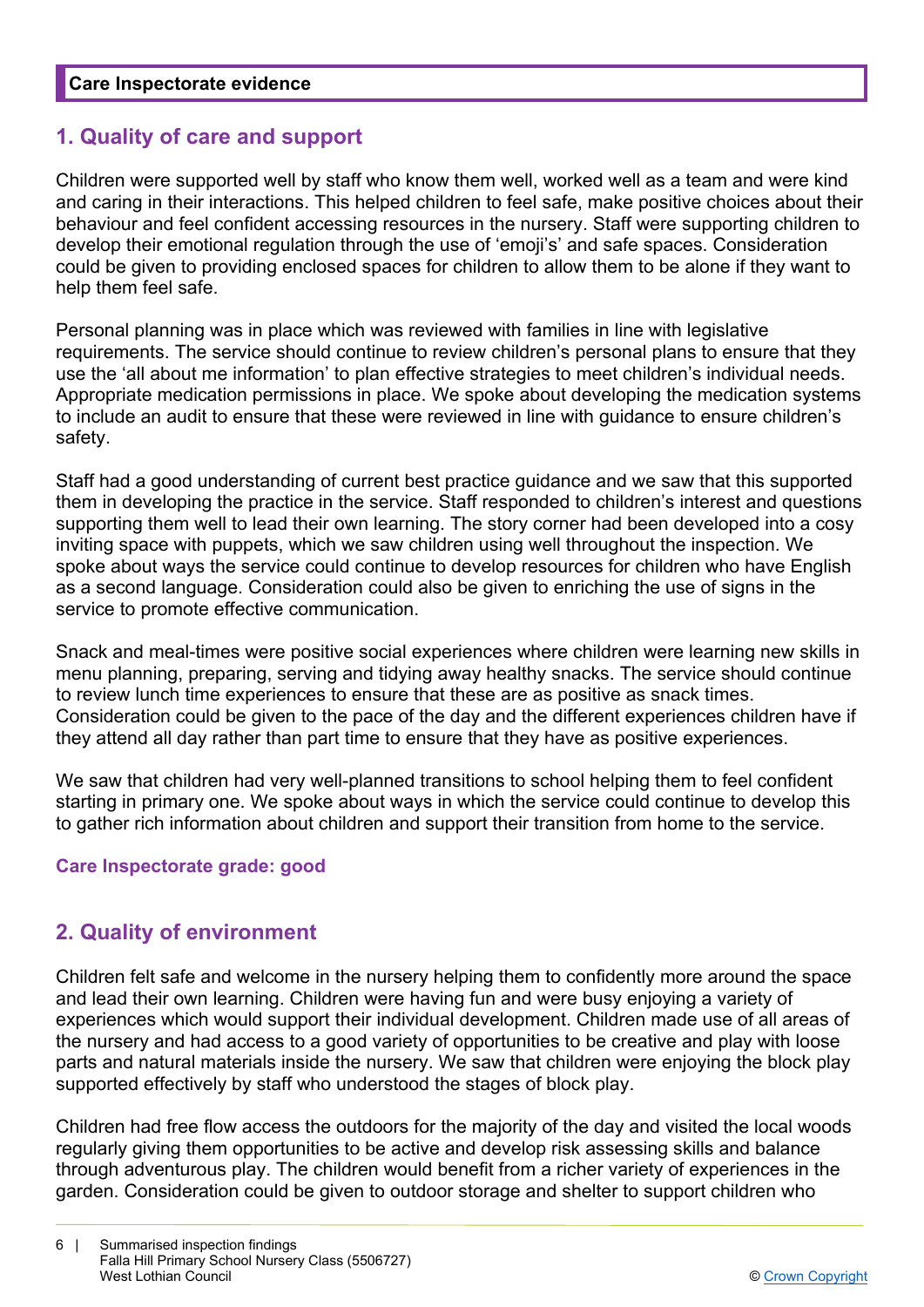prefer to play outdoors to develop more literacy, numeracy, problem solving, creativity and fine motor skills.

The new woodwork bench was well used by children who were able to develop new skills indoors. We saw that children were involved in developing the risk assessments for the use of the tools and this helped them to play safely.

Children knew when to wash their hands to prevent the spread of infection. Staff used appropriate protective personal equipment when preparing snack and supporting children with personal care. The toilets opened on to the snack area and the door was wedged open to allow children to access the toilet independently. Some clothing and equipment was hanging to dry in the nappy changing area. This will not help to prevent the spread of infection. The service told us building works are planned for the service to remove the infection control issue of the toilet position. Consideration should also be given to the storage of mops and cleaning equipment and the positioning of drying areas.

When the garden area was open for free, flow the nursery was accessible by members of the public directly. The security of the building should be reviewed to ensure that staff are able to refuse access to the nursery by unwanted visitors and ensure children's safety. Consideration should also be given to the security of the room from the school access doors to support staff to keep children safe.

Staff kept records of children's minor accidents in a jotter. This should be reviewed to ensure that confidentiality is maintained and parents are fully informed about any accidents in the service.

#### **Care Inspectorate grade: good**

During the previous Care Inspectorate inspection, the setting had no requirements and four recommendations. From these, four recommendations have been met. As a result of this inspection, there are no requirements and no recommendations.